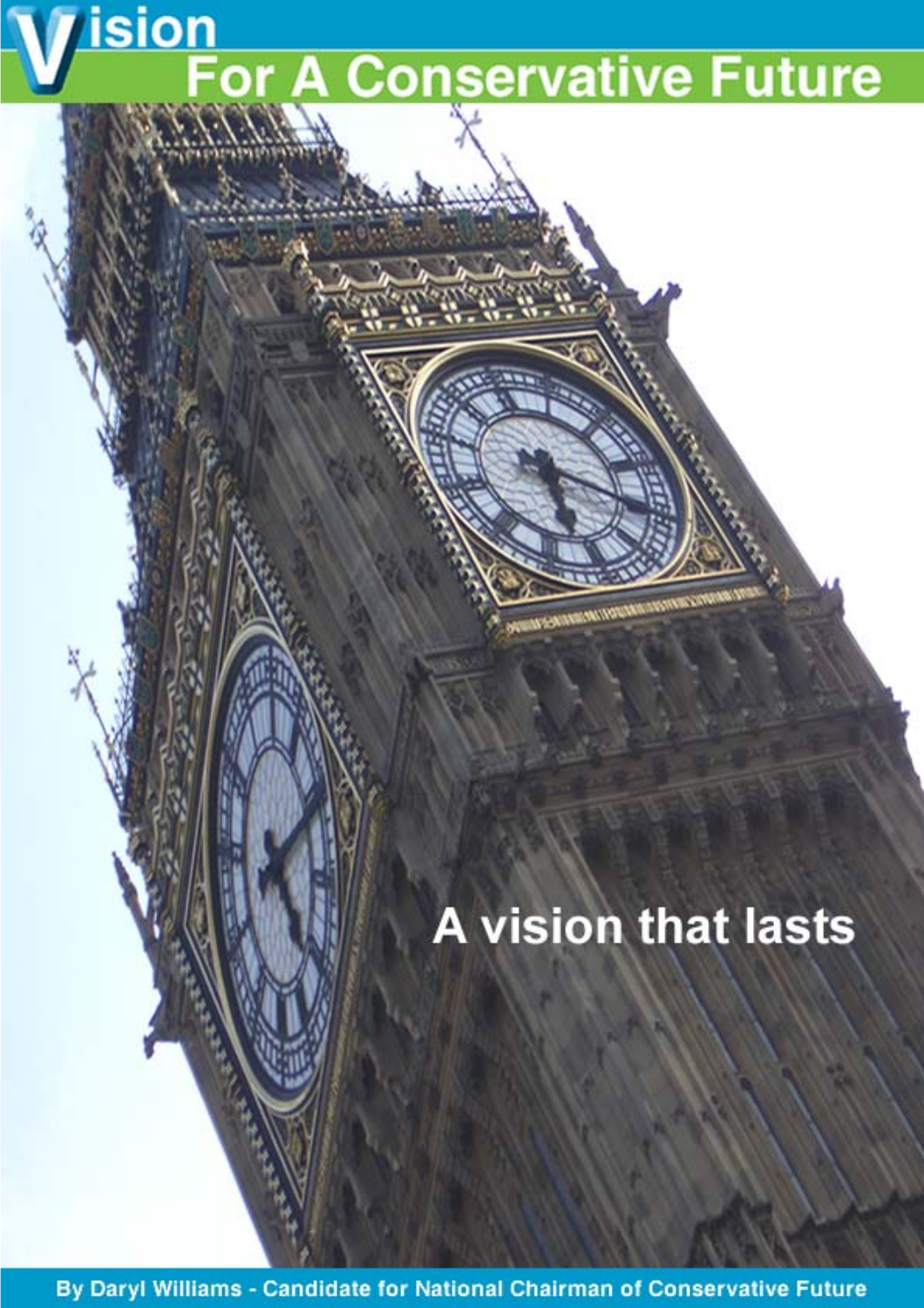# last

Creating a succession plan, identifying and developing future talent and how we can be better skilled for the challenges of tomorrow.

### **Developing the Future**

Over the years many young people have been involved with Conservative Future and a lot of good work has been done. However, there is often a lack of consistency and each new team brings new ideals, without building on the work that has gone on before them. We have a tendency to spend too much time trying to rebuild the wheel instead of driving forwards.

I believe our best talent often leave the organisation prematurely, cutting ties with CF taking up new challenges, concentrating on developing career opportunities or to take up different political positions such as with local government. There is little incentive for older activists to remain attached with youth politics and experienced members move on, leaving those who are new and inexperienced to take up positions of responsibility without any handover.

We should encourage those in the upper age bracket to assist with training, passing on skills and expertise and help create a more professional organisation. A long term plan needs developing with a proactive approach to identifying talent to take on important roles. Those whom serve as Branch and Area Chairman, who have been equipped for the task ahead will make the best choice for future National Executives.

As National Chairman I will ensure my team is the first Executive to visit and organise events in every region of England and Wales. We will develop our business plan as a team and work on a best practice guide that we will hand over to our successors. I will create a CF Training College and a Youth Convention, with developments to the membership database, and new opportunities delivered through partnerships with approved organisations.

I want to leave a legacy for future teams to build upon rather than just pass the baton on. Together we can develop a vision for a Conservative Future. An organisation that is equipped not just for the challenges of today but ready for tomorrow.

DanyL Williams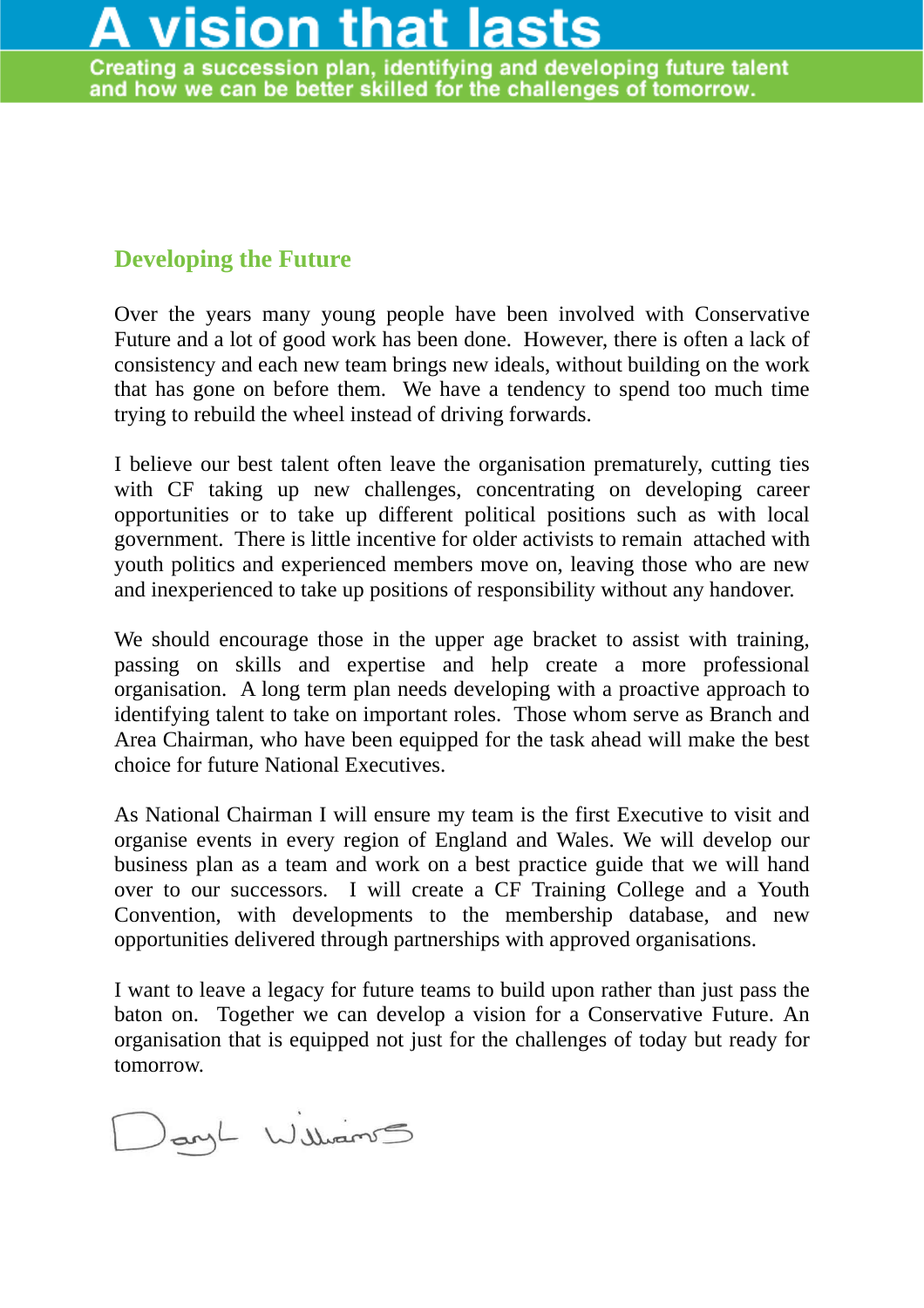

#### How the future of CF will look

#### **An organisation that supports its members in every region of England and Wales** We will raise expectations that future

executives will be expected to deliver upon.

For the first time since the creation of Conservative Future, the national team will hold its executive meetings and host functions in all regions of England and Wales. In addition we will hold forums for our members so they can hold us to account. No longer will any member feel disenfranchised by our organisation. I will make the case for a travel fund that will help my team and all future teams with travel and accommodation costs.

#### **A business plan developed by the new team and a best practice guide for our successors**

I will develop a business plan with the newly elected team, so we can work on this together.

We will develop a business plan alongside the Youth Development Manger, CCHQ and organisations such as the Northern Board. Over the course of the year we will keep track of our progress and the difficulties we deal with. As well as monitoring our own progress, it will allow us to develop a best practice guide that we will offer future teams to build upon. We will record our aims, how we achieved them and what challenges we had to overcome. Future teams can bring fresh ideas to the table, with the advantage they can build on the work that has gone before them.

#### **Seeking out talent and succession planning**

We need to look out for activists with potential and ensure they have the opportunities to get fully involved within our organisation.

We will encourage activists to take on positions of responsibility and seek to help create new branches across the country. One of our main priorities as a national team will be to actively seek to ensure all vacancies for CF Area Chairman are filled. We will train activists and encourage them to stand for Council and better prepare those who aspire to become Prospective Parliamentary Candidates.

There is no fast track to gaining experience and the CF Branch and Area Chairman of today, will make the best choice for the National Executives of tomorrow. We will get experienced members to help train today's activists and guide them towards the future.

#### **The creation of a CF Training College**

The CF College is how we will develop today's activists for tomorrows challenges.

We will develop a database of professionals, councillors, and past activists who are willing to help train members and teach new skills. As well as running workshop's I want to work with CCHO on the possibility of developing a new course. Members who take the course and receive training will be able to work towards a recognised standard.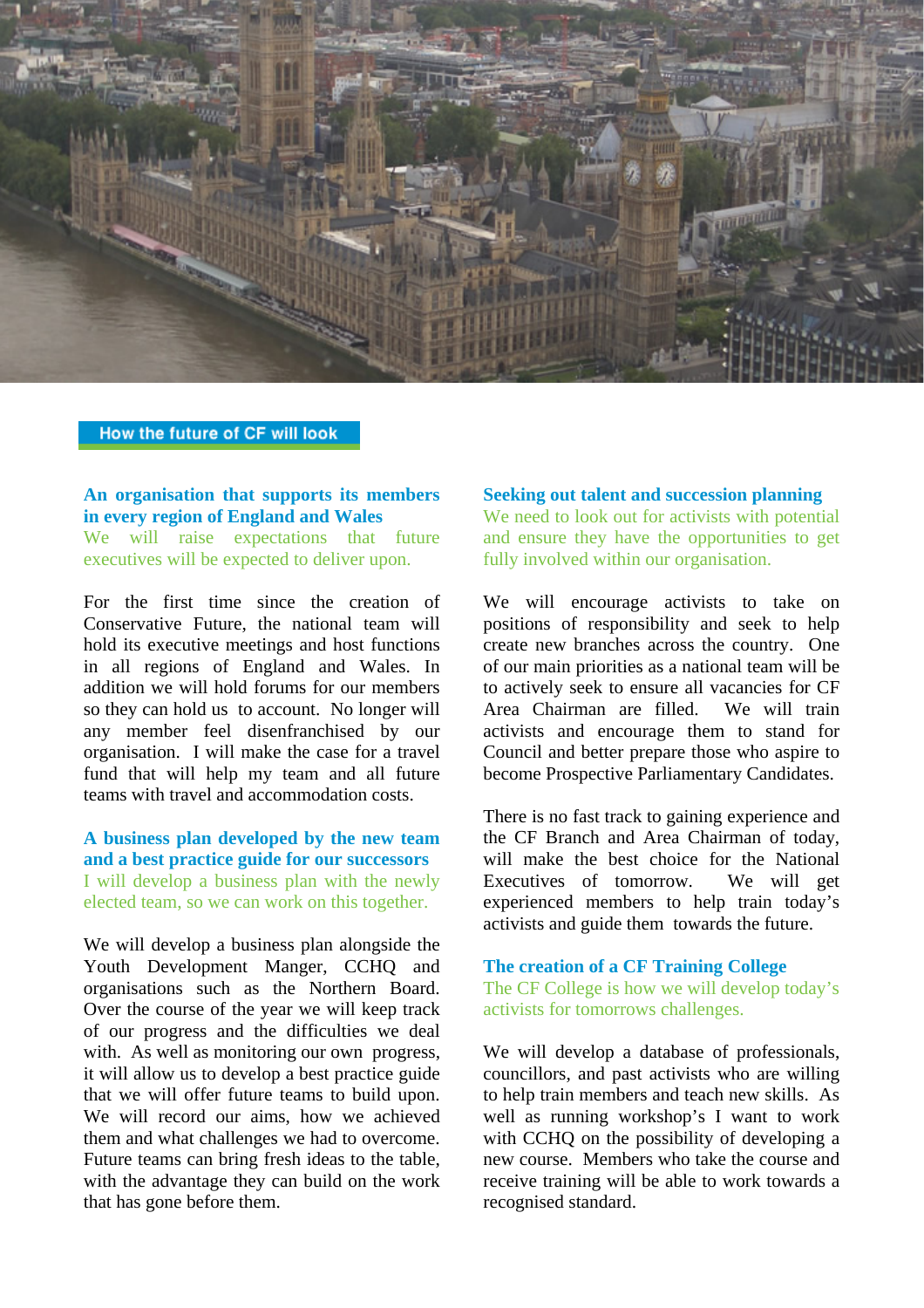

#### **Campaign Committees**

It is time to devolve power and trust members by developing campaign committees across England and Wales.

Each committee chair will become a Regional Campaign Co-ordinator. My aim is for these to become established practice, developing closer co-operation between CF activists, Campaign Co-ordinators, Local Government and Prospective Parliamentary Candidates. We need to develop a strategy for assisting the Party to win. The committees can develop their own model of best practice to hand over for future committees to build upon.

#### **The future for CF and NUS involvement**

We need to make a firm decision about our future involvement with the National Union of Students and Students Unions.

The issue of CF and NUS involvement remains a contentious issue. We need to make a clear decision about how we intend to engage with the NUS in the future. CF needs to move away from fielding candidates one year and not the next. I will create a new CF Students Committee that will look at this and many other issues related to student politics.

#### **Communication and the development of a membership database**

We need to build a database that allows members to subscribe to different newsletters.

I will develop and improve communications. There will always be a place for a main CF newsletter, but in addition, I want to develop newsletters tailored especially for specific people, for example students, young professionals and young members serving in local government. This database will then be handed over to the future National Executive for them to maintain and develop further.

#### **We will contact approved organisations and seek to build new relationships.**  New policy and training opportunities.

We will look to work in partnership with centre right think tanks offering our members greater scope to discuss policy. This will give members a real say on influencing policy as established think tanks publish reports and key findings. I will look for professional organisations to help us with training. We will seek to build lasting friendships that future executives can improve upon and hand over a list of contacts of all the organisations who decide work with us.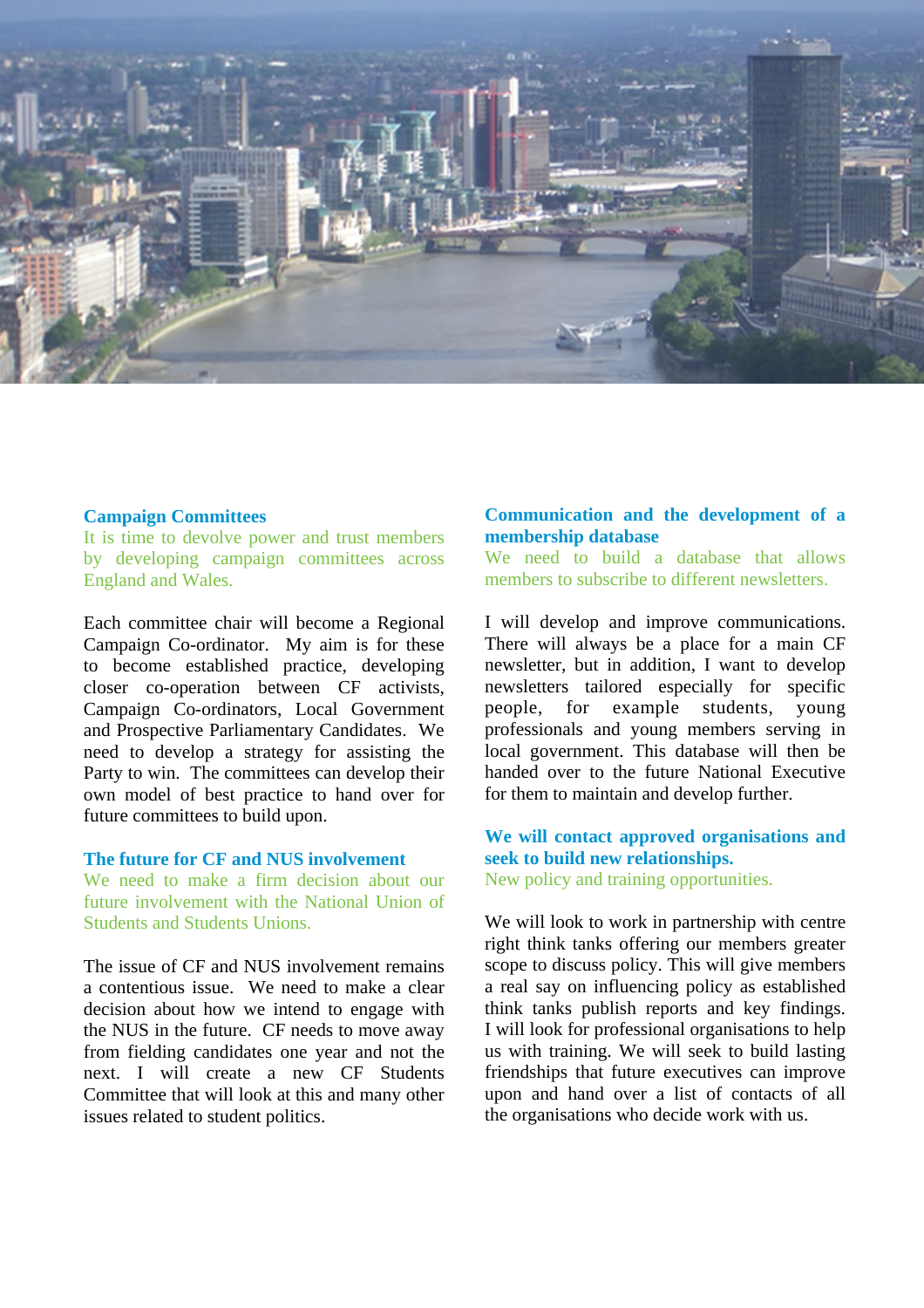

#### **Creation of a new Youth Convention**

We will host an Annual Youth Convention, bringing together representatives from centre rights organisations and Party affiliated groups.

There are many Conservative and centre right organisations that work with young people. We need to build a network of communication between these groups, look at ways of establishing new partnerships and how we can help each other in supporting our Party. Representatives will be invited from the senior Party, approved organisations and Conservative leaning groups who regularly work with young people. CF Scotland will be amongst those invited to the convention.

**A clear direction for the future of CF's involvement with The National Convention**  Our relationship with The National Convention is important, which we must take seriously.

I believe we need to approach The National Convention to discuss our future involvement. It was the case that all CF Area Chairman had a place on Convention, with the CF Executive taking up remainder vacancies. This situation changed and I wish to ensure CF is fully engaged with the Convention and we take our obligations to the Party seriously. There needs to be a review and mutual agreement on the way ahead for CF's involvement with this important body within the Party.